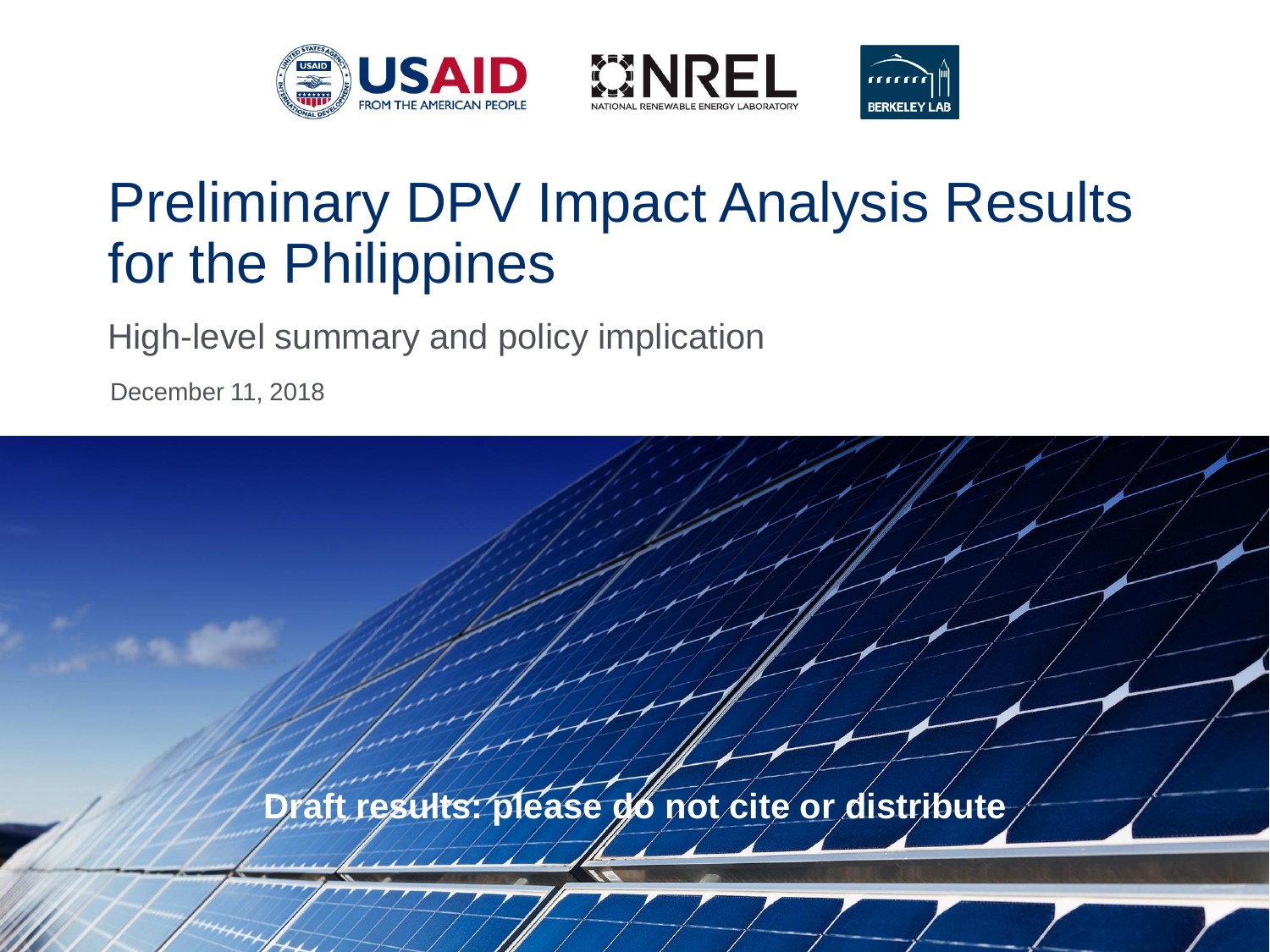

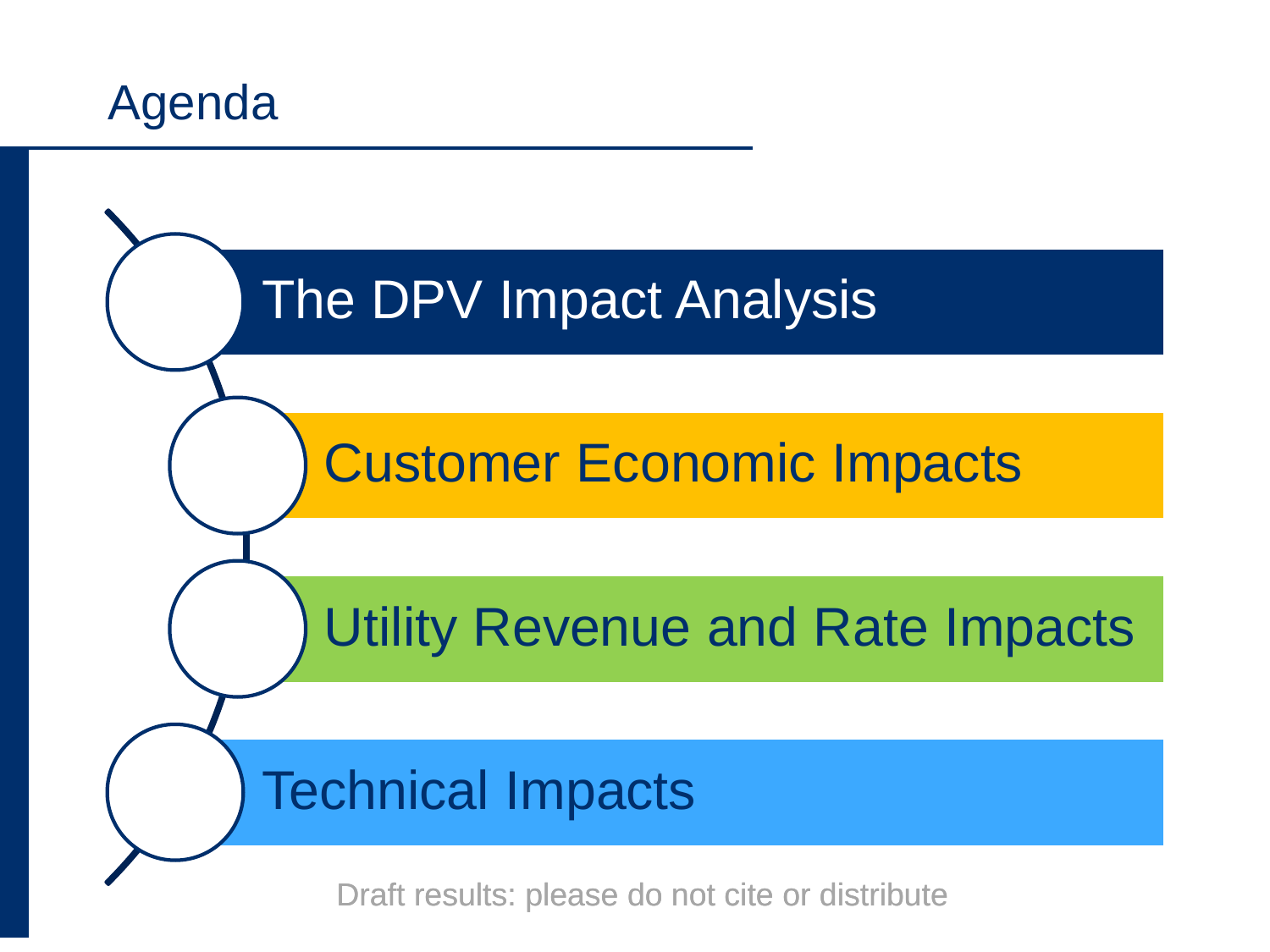# DPV Impact Analysis for the Philippines

- *The DPV Impact Analysis* provide data-driven analysis to evaluate the impacts of the existing net metering arrangement under implementation, inform the revision of net metering rules, and evaluate alternatives to net metering.
- In partnership with the Philippines Department of Energy, USAID, through Clean Power Asia program is leveraging expertise from two United States Department of Energy national laboratories (US DOE Labs): the National Renewable Energy Laboratory (NREL) and Lawrence Berkeley National Laboratory (LBNL) and Chulalongkorn University to conduct the DPV impact Analysis.







| <b>Activities</b>                                           | <b>Timeline</b>  |
|-------------------------------------------------------------|------------------|
| Kickoff meetings                                            | <b>June 2018</b> |
| $1st$ workshop for scoping analysis                         | <b>Jul 2018</b>  |
| 2 <sup>nd</sup> workshop for presenting preliminary results | Dec 2018         |
| Delivery of final analysis                                  | Feb 2019         |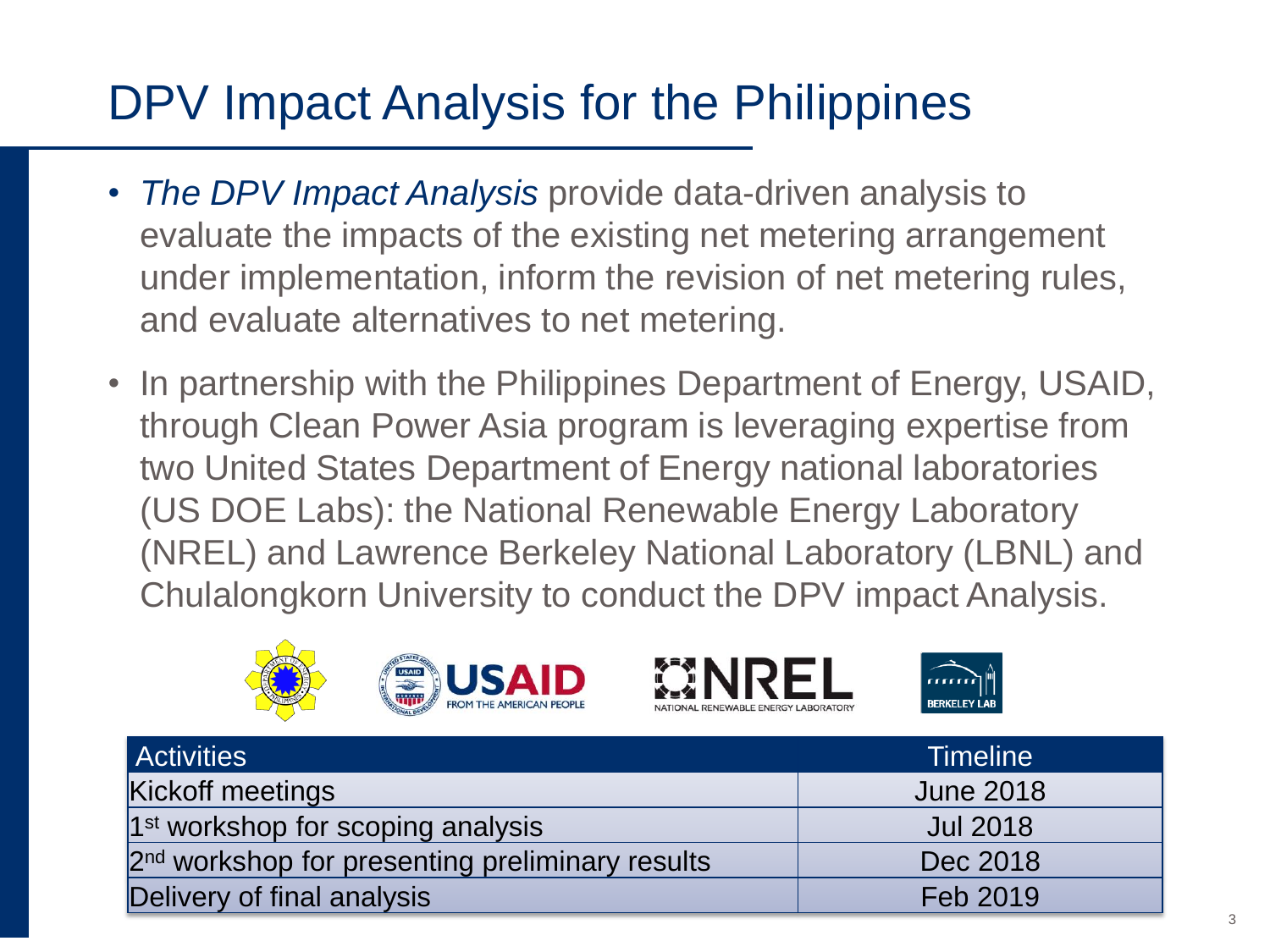"A well-design DPV policy can achieve a balance between *incentivizing DPV adoption*, while *minimizing negative impacts* on other *stakeholders* and on *the power grid*"

The Three analyses:

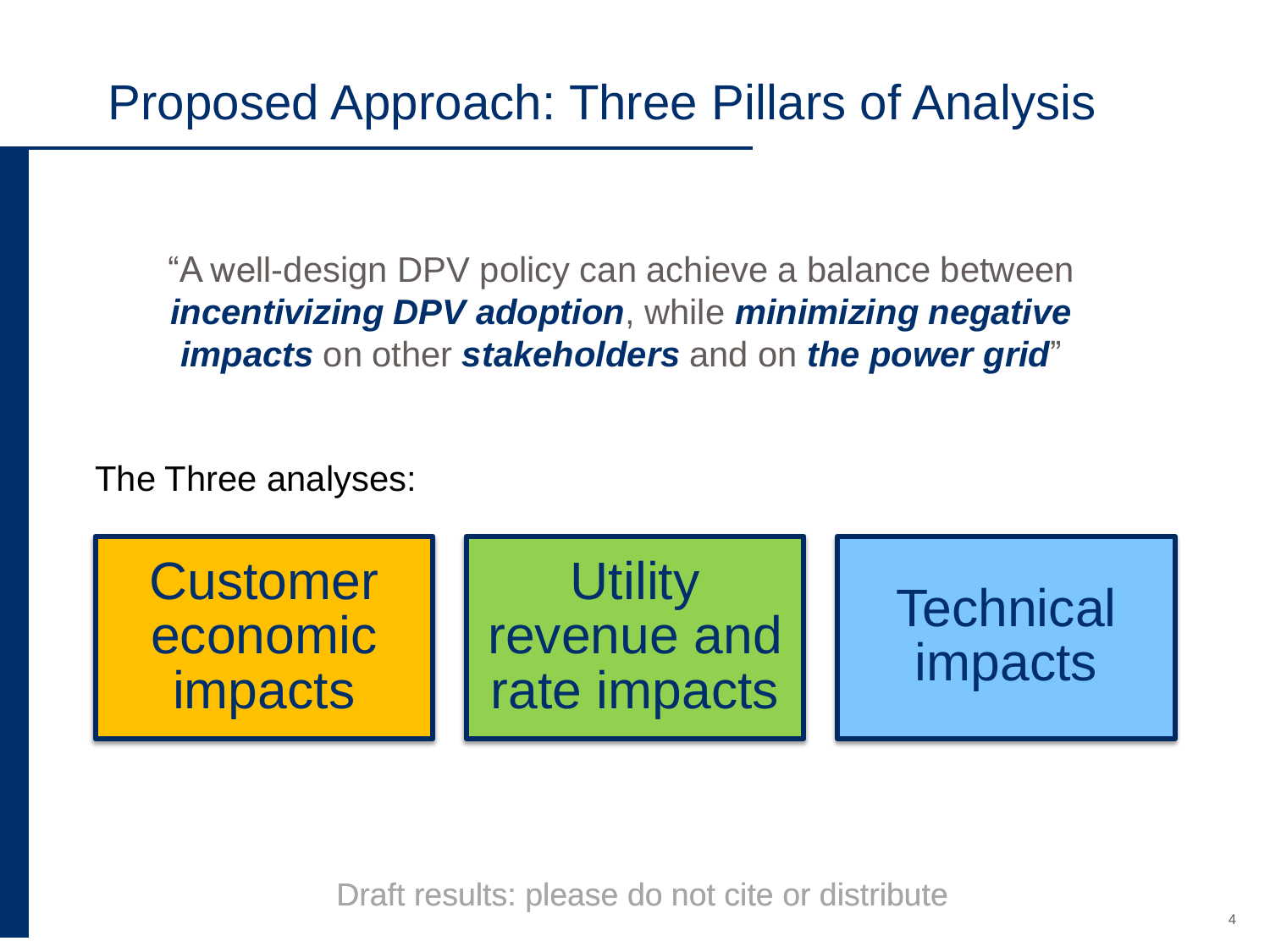# DPV Impact Analysis: Research Questions

- 1. Customer Economics Analysis
- How should the current compensation mechanism for DPV be adjusted to meet policy objectives?

End-users

2. Utility Revenue and Rate Impact Analysis

• How do current and alternative DPV forms influence: i) avoided costs and revenue costs for distribution utilities? ii) rate impacts for ratepayers?

**Utilities** and other ratepayers

3. Technical Impact Analysis

• What are the technical impacts of DPV deployment on the distribution grid and how can negative impacts be mitigated (through utility planning and operation practices and grid codes)?

**Distribution** grid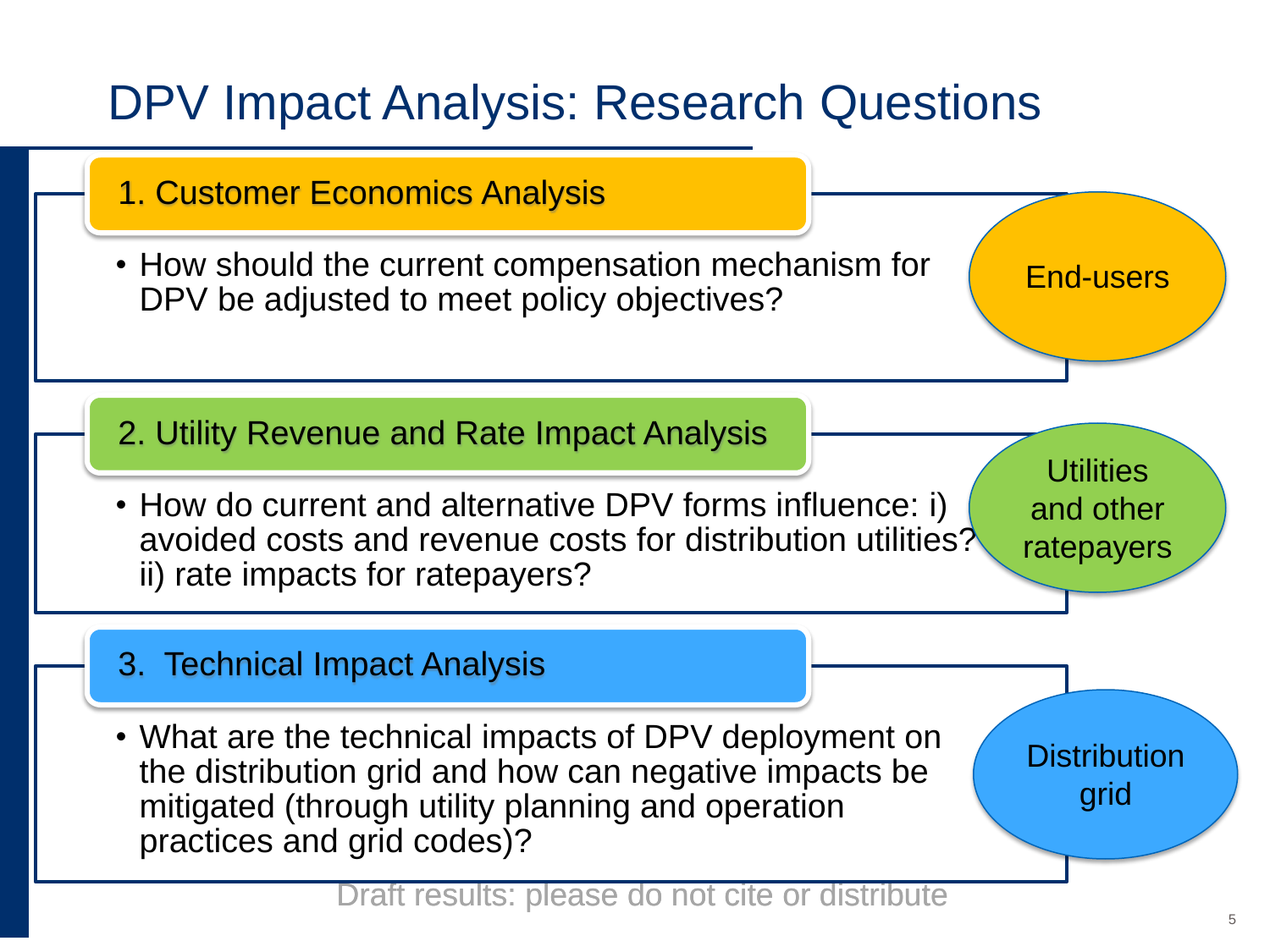# Customer Economic Impacts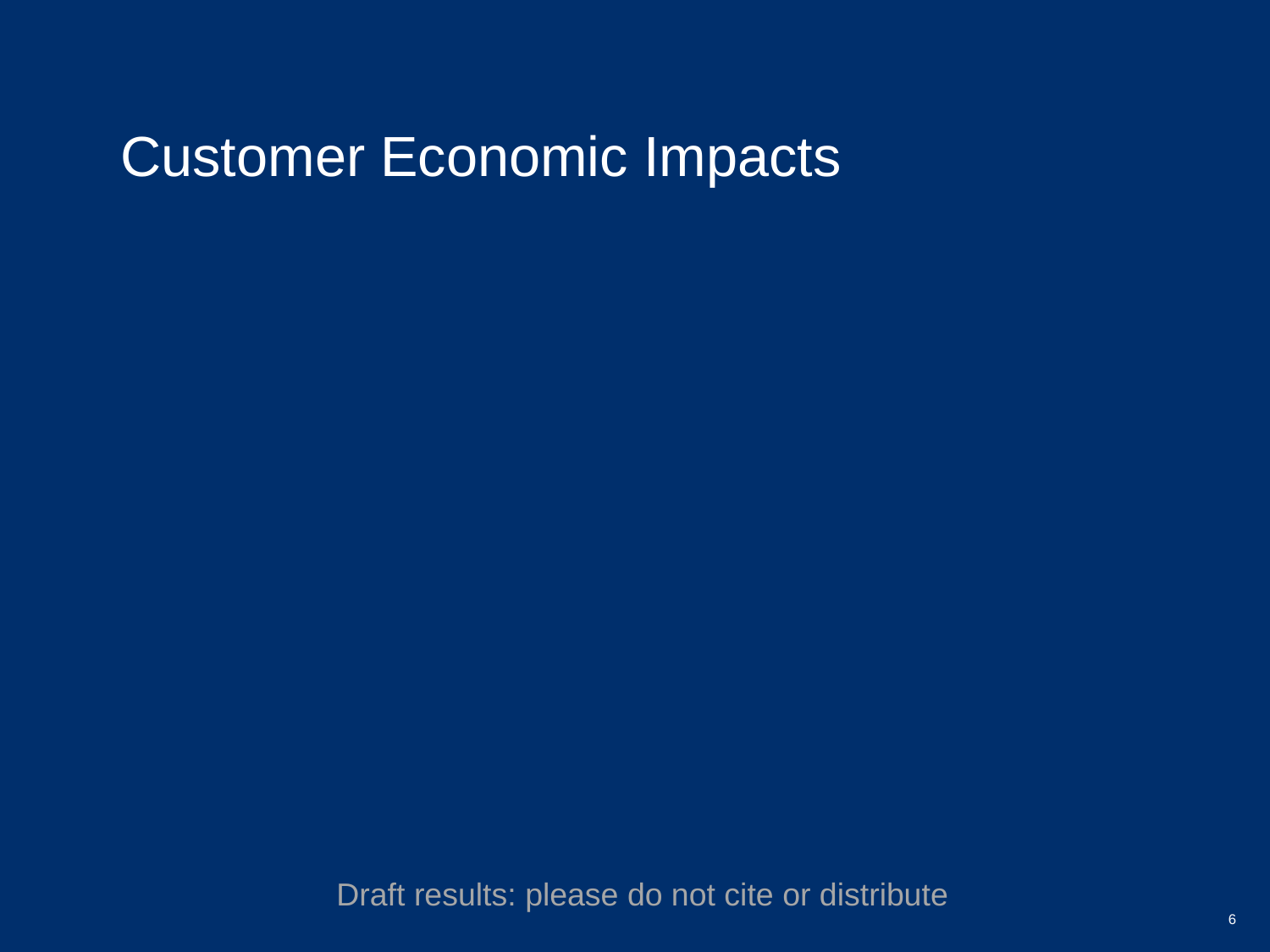### Analysis Framework



profile, rate class, costs, financing method<br>business model, and discount rated L TeSults: please do not cite or distribute Each representative system has a unique set of load profile/customer group, PV production business model, and discount rate.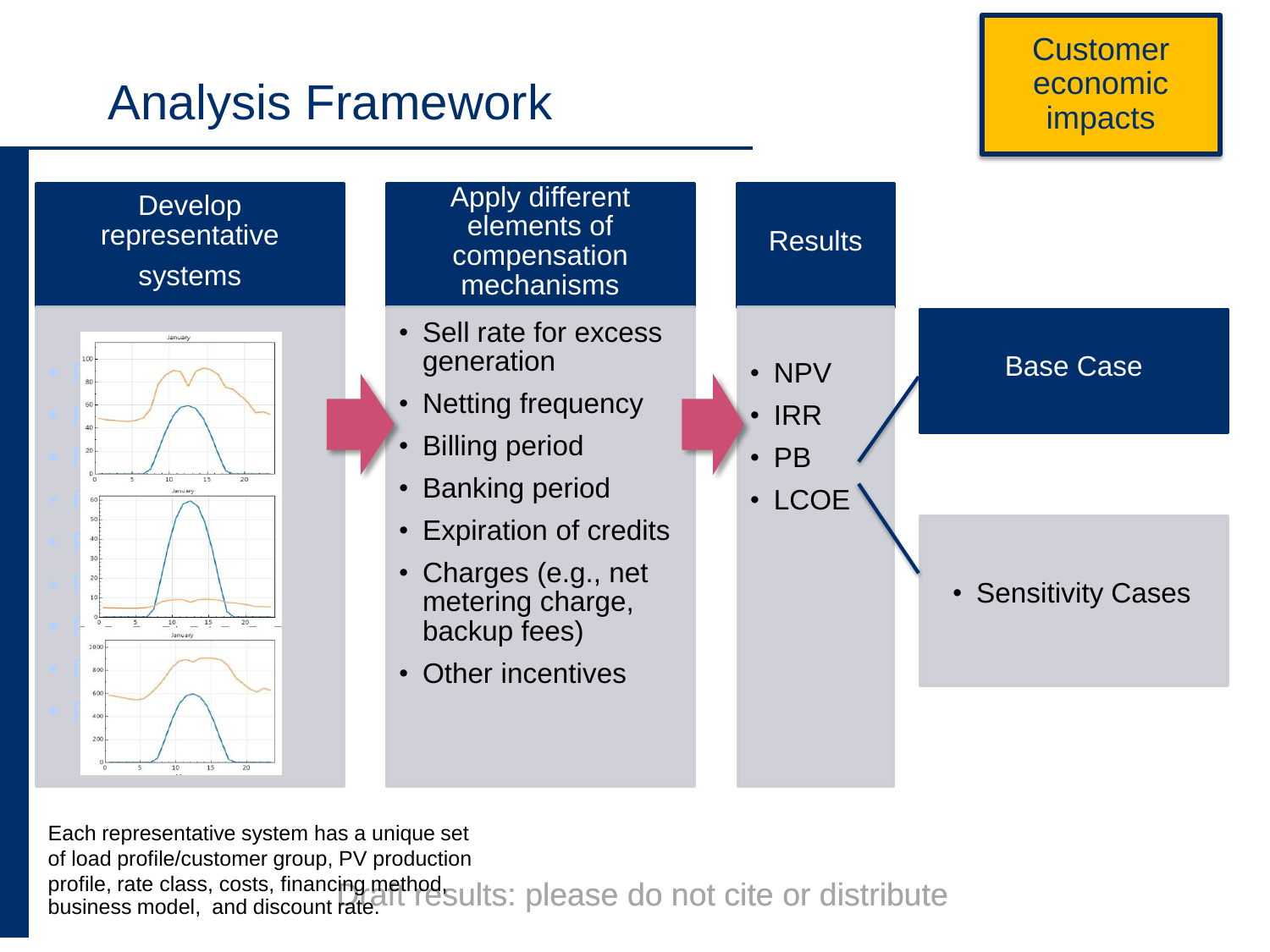## Primary Analysis Results

| <b>Features</b>                                                                                  | <b>S0: Net Energy</b><br><b>Metering</b><br>(NEM)                                                               | S1: Net Billing with rolling<br>credits and no buyback           | S2: Net Billing with rolling<br>credits and yearly buyback       |
|--------------------------------------------------------------------------------------------------|-----------------------------------------------------------------------------------------------------------------|------------------------------------------------------------------|------------------------------------------------------------------|
| Compensation for exports?                                                                        | Yes, in kWh                                                                                                     | Yes, at rates set by regulator                                   | Yes, at rates set by regulator                                   |
| Incentivizes consumers?                                                                          | $+ + +$                                                                                                         | $++$                                                             | Depends on yearly excess and<br>buyback rate                     |
| Incentivizes PV system oversizing -<br>generating more than annual load?<br>(if no capacity cap) | Yearly cutoff: No<br>Infinite rollover: depends<br>on load growth<br>Yearly buyback: depends<br>on buyback rate | No, due to low buyback rate                                      | No, if buyback rate is lower than<br>retail rate                 |
| Incentivize self-consumption                                                                     | <b>No</b>                                                                                                       | Yes                                                              | Yes, if buyback rate is lower<br>than retail rate                |
| Flexibility in changing compensation<br>rate over time for new prosumers?                        | <b>No</b>                                                                                                       | Yes.<br>Export rate can change<br>depending on market conditions | Yes.<br>Export rate can change<br>depending on market conditions |
| Utility needs to allocate funds to pay<br>prosumers?                                             | <b>No</b>                                                                                                       | <b>No</b>                                                        | Yes                                                              |
| How do utilities' administrative<br>costs change from current<br>compensation scheme?            | Similar                                                                                                         | No change<br>(current scheme)                                    | Addition of yearly payment<br>system                             |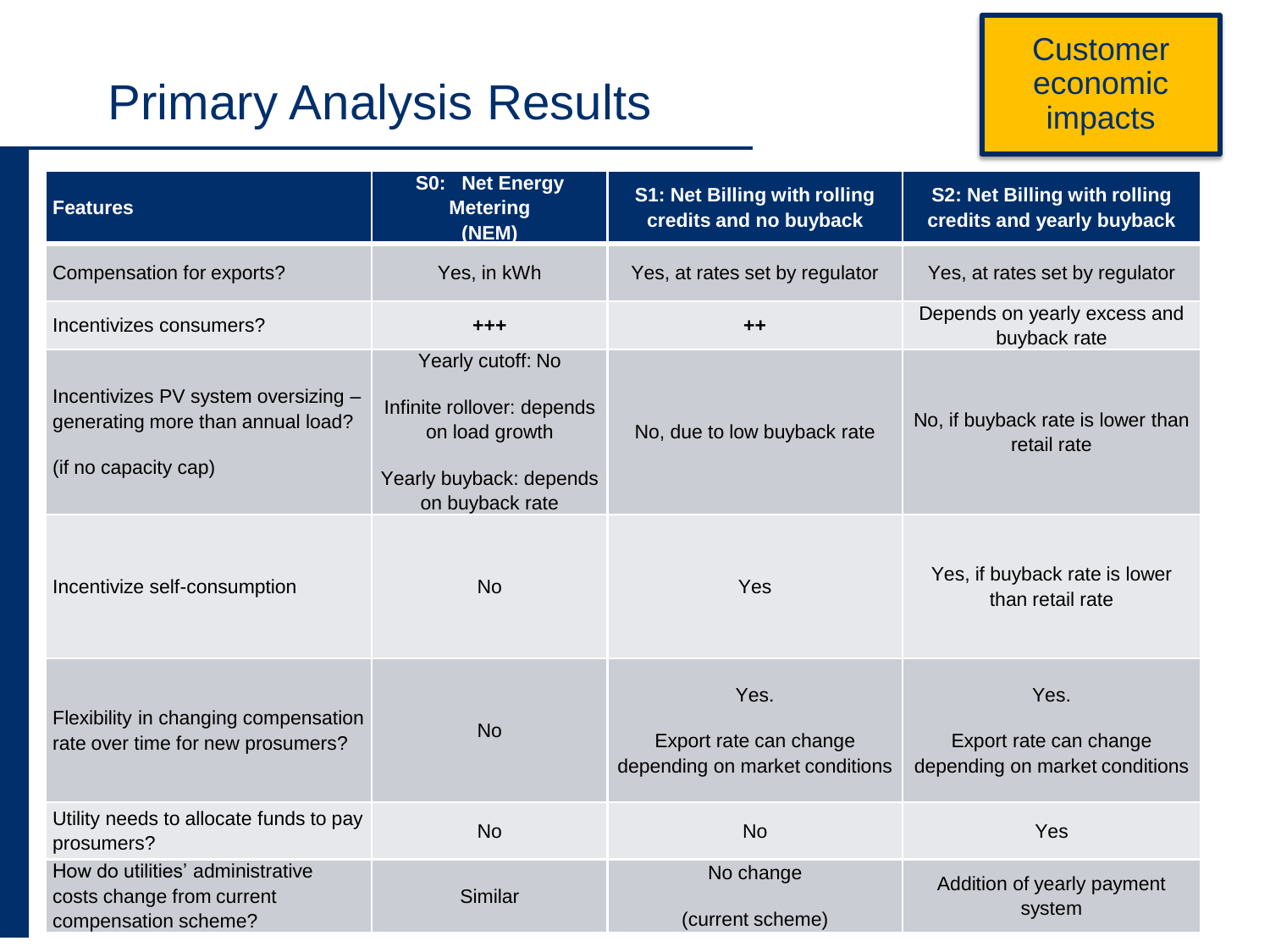# Primary Analysis Results

1) Under the current net metering program, the economics of distributed PV already favors the customers. However, improvements to the current net metering schemes can be made in several areas:

- **Compensation mechanism: incremental vs. structural changes**
- **Interconnection and Permitting process**
- **Financing**

2) When compared to the existing scheme, the introduction of a yearly buyback rate@ blended generation cost will cause various levels of additional benefits:

- **Residential, low load/low-income customers:** tangible benefits of cash payment
- **Residential, high-load/high-income customers:** negligible economic benefits
- **Industrial customers:** negligible economic benefits

3) A higher buyback rate can increase benefits across all customer groups and incentivizes oversizing the system or load reduction. Whether a higher buyback rate should be introduced depends on policy objectives:

- **DPV for self-consumption mainly OR**
- **DPV as new sources of generation**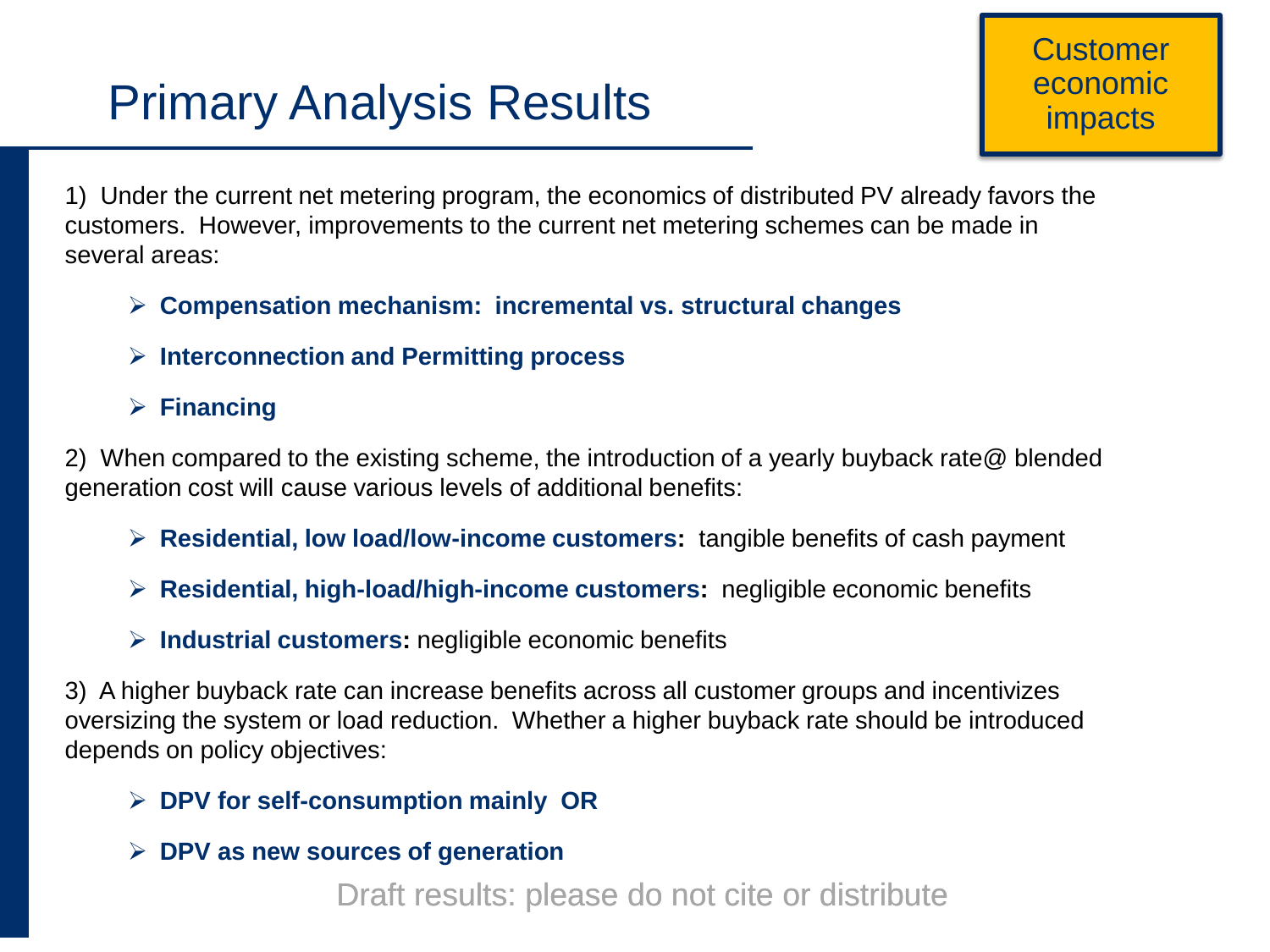- 1. The selection of an improved compensation mechanism will depend on the policy objectives: whether DPV is to be used for self-consumption or new sources of generation.
- 2. If a yearly buyback feature is introduced @blended generation rate, it will automatically benefit low-income/low-use customers. However, whether it'll provide additional benefits to other groups depend on the nature of PV/Load relation.
- 3. Without individual capacity cap, certain groups of customers can gain additional benefits of a new scheme by oversizing the system.
- 4. A new compensation mechanism may involve new administrative procedures and costs to the utilities, but these costs should be surmountable and should be documented.
- 5. To ensure continuous DPV market expansion, other non-price barriers must be addressed to ease customers' adoption.
- 6. Increased access to customers' load profile data will not only benefit researchers and the customers who would like to invest in DPV, but will also encourage new business models.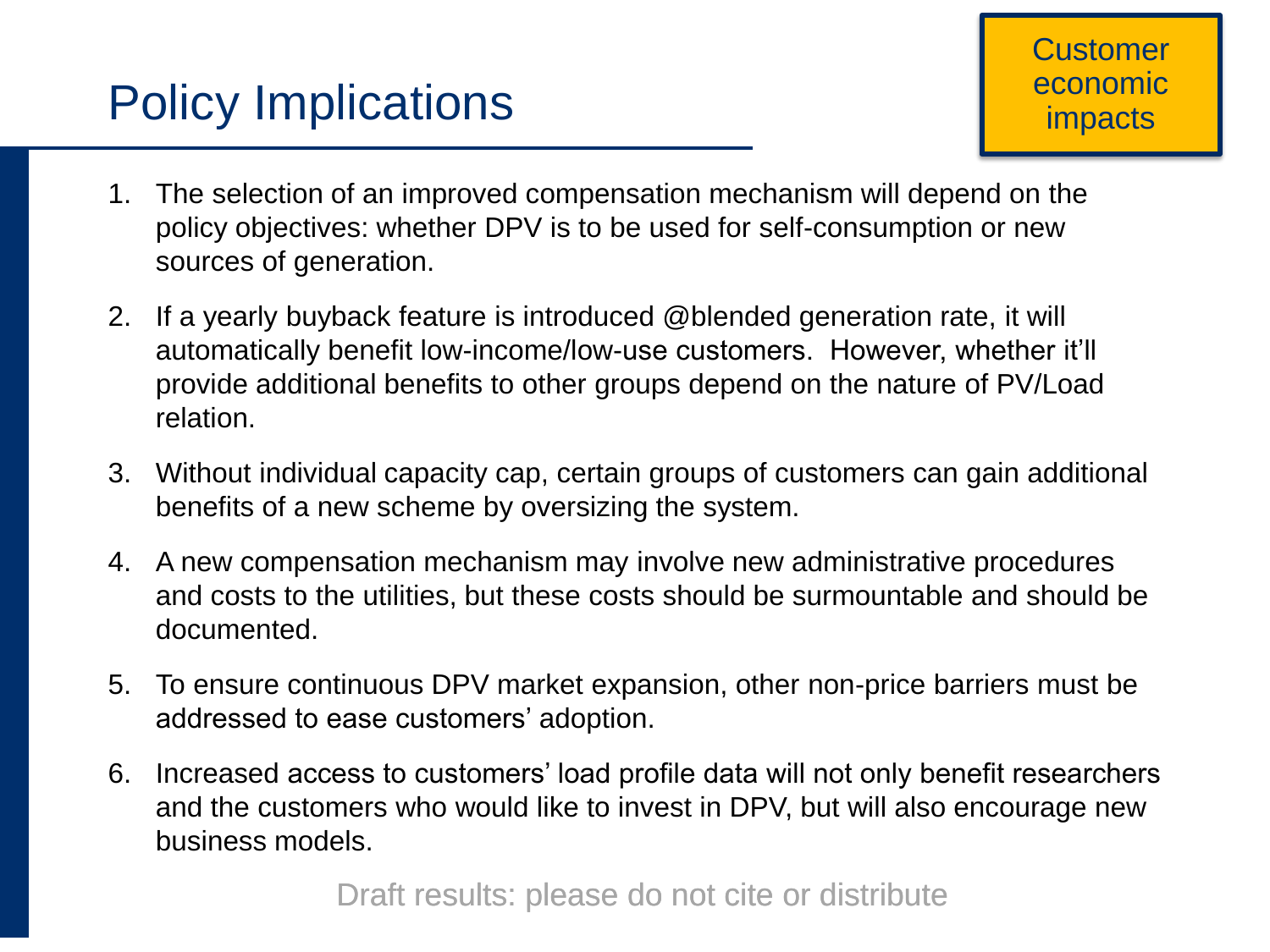# Utility Revenue and Rate Impacts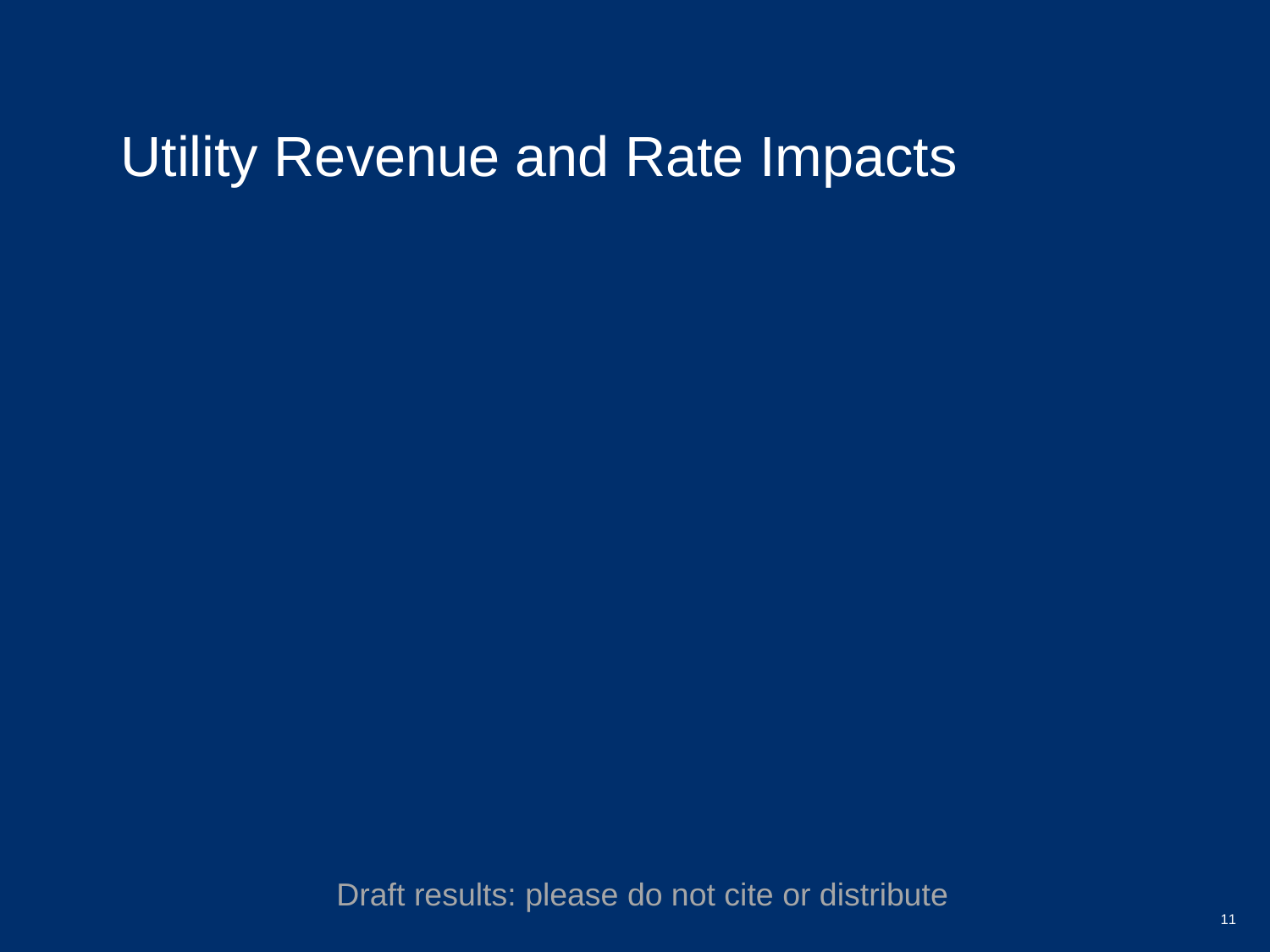## Analysis Framework

**Utility** revenue and rate impacts

- Distributed PV generation is either:
	- $-$  Self-consumed  $\rightarrow$  reduced electricity sales
	- Injected in the grid  $\rightarrow$  export payments from utility
- All PV generation leads to utility cost reductions
	- Quantify energy and capacity value of solar PV
- Net financial impact of DPV fully passed through to retail rates
	- Rate-making regulation ensures full cost recovery for distribution utilities

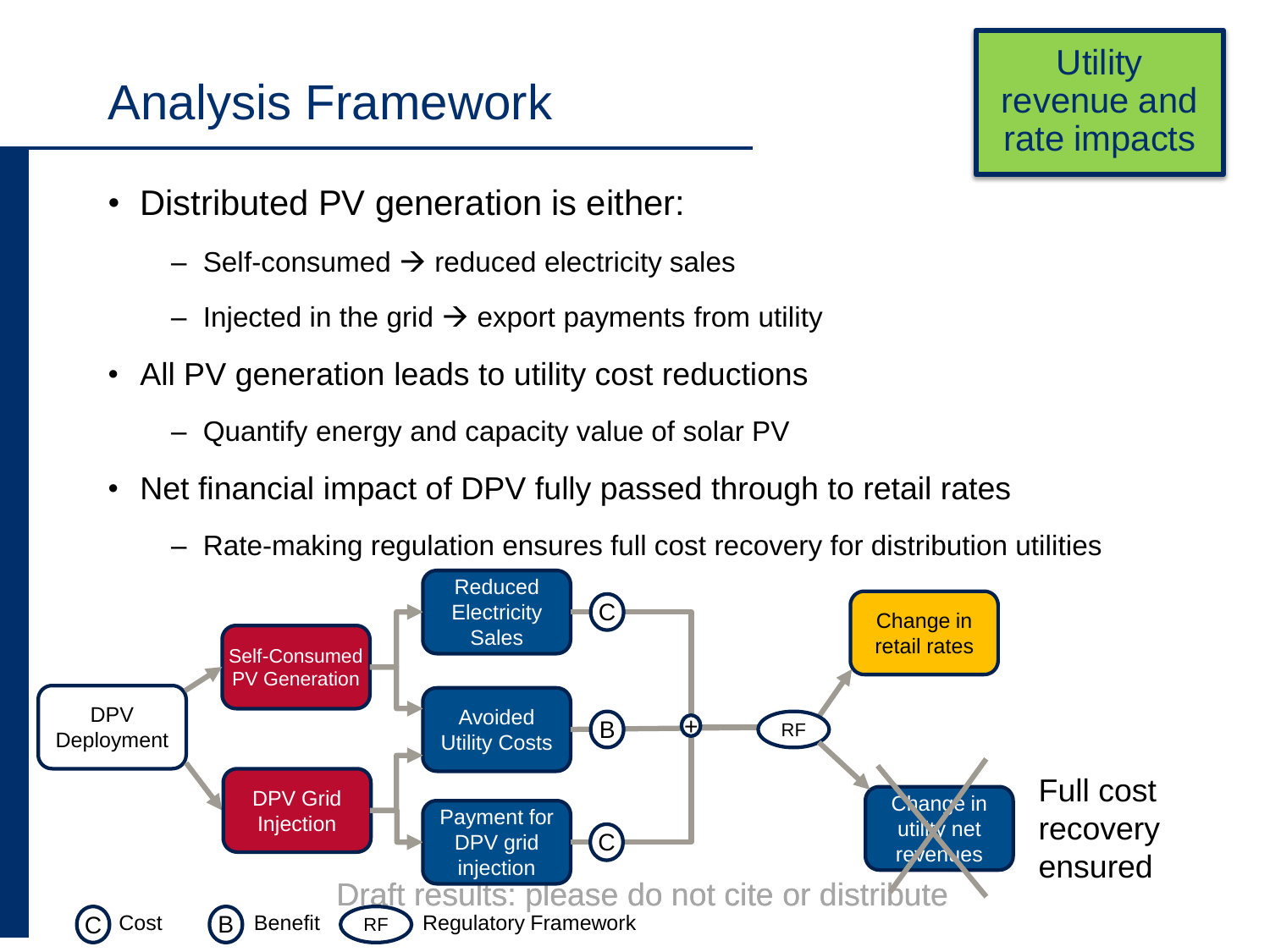## Primary Analysis Result

**Utility** revenue and rate impacts

- Distribution utilities are fully protected from net revenue impacts from distributed PV deployment
	- Rates based on forecasted revenue requirement which include selfconsumption and export payments for DPV
	- Under-recovery of revenue (resulting from underestimation of DPV generation) is recovered by adjusting rates in the following year or regulatory period
- Meralco case study
	- Rates increase 0.2%-0.4% for first 500 MW depending on customer class
	- each additional 500 MW have higher impact due to decreased DPV energy and capacity value

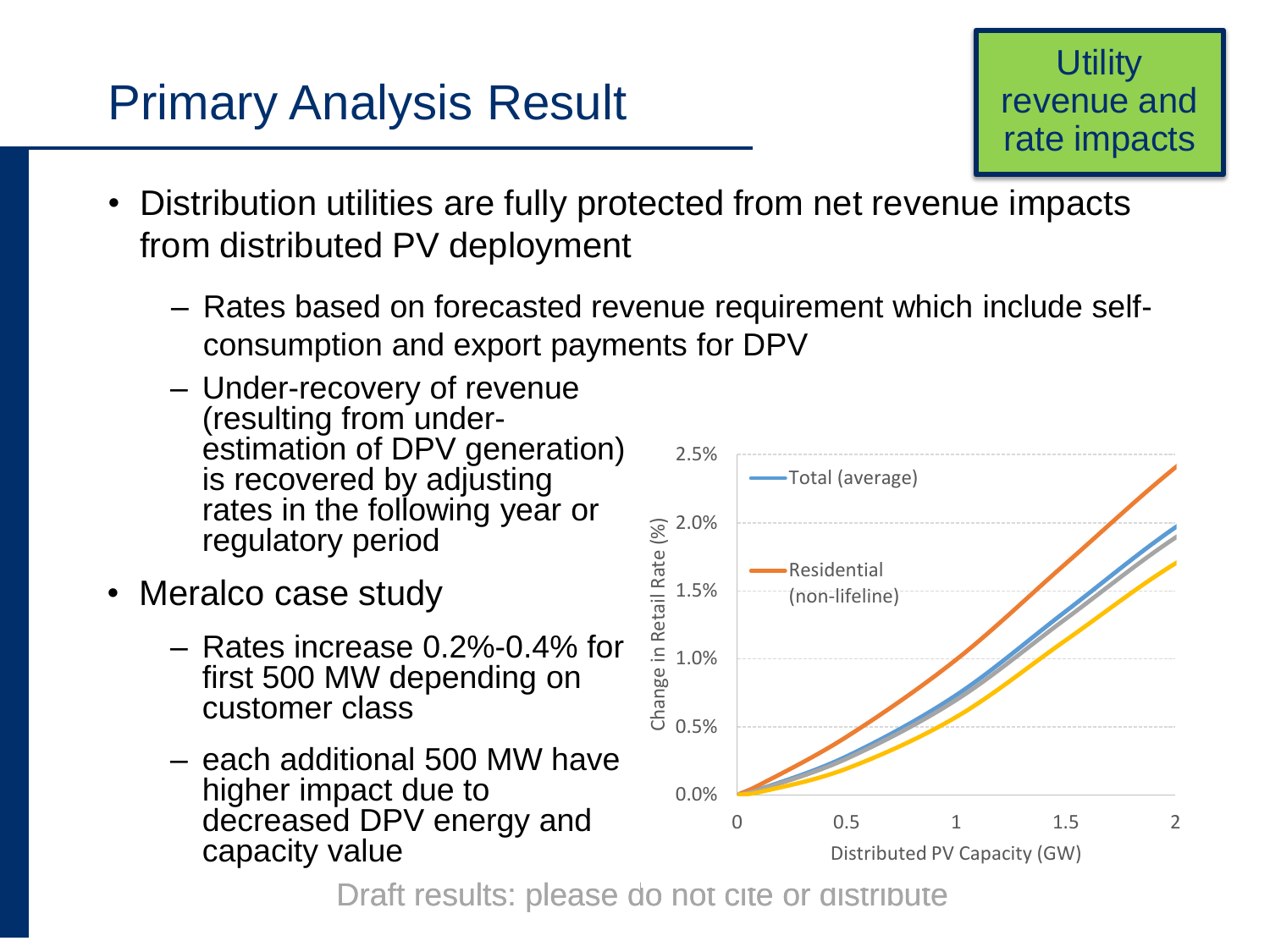### Primary Analysis Result

### **Utility** revenue and rate impacts

- Full net metering (s0) leads to slightly higher retail rate impacts than net billing (s1 and s2)
	- Difference is that DPV generation injected into the grid is compensated at the full retail rate instead of the blended generation rate (which is 12%-47% lower than the retail rate)
	- Mostly affects smaller load consumers classes (residential and small general service) since larger load consumer classes (large general service and general power) do not inject much DPV generation into the grid.

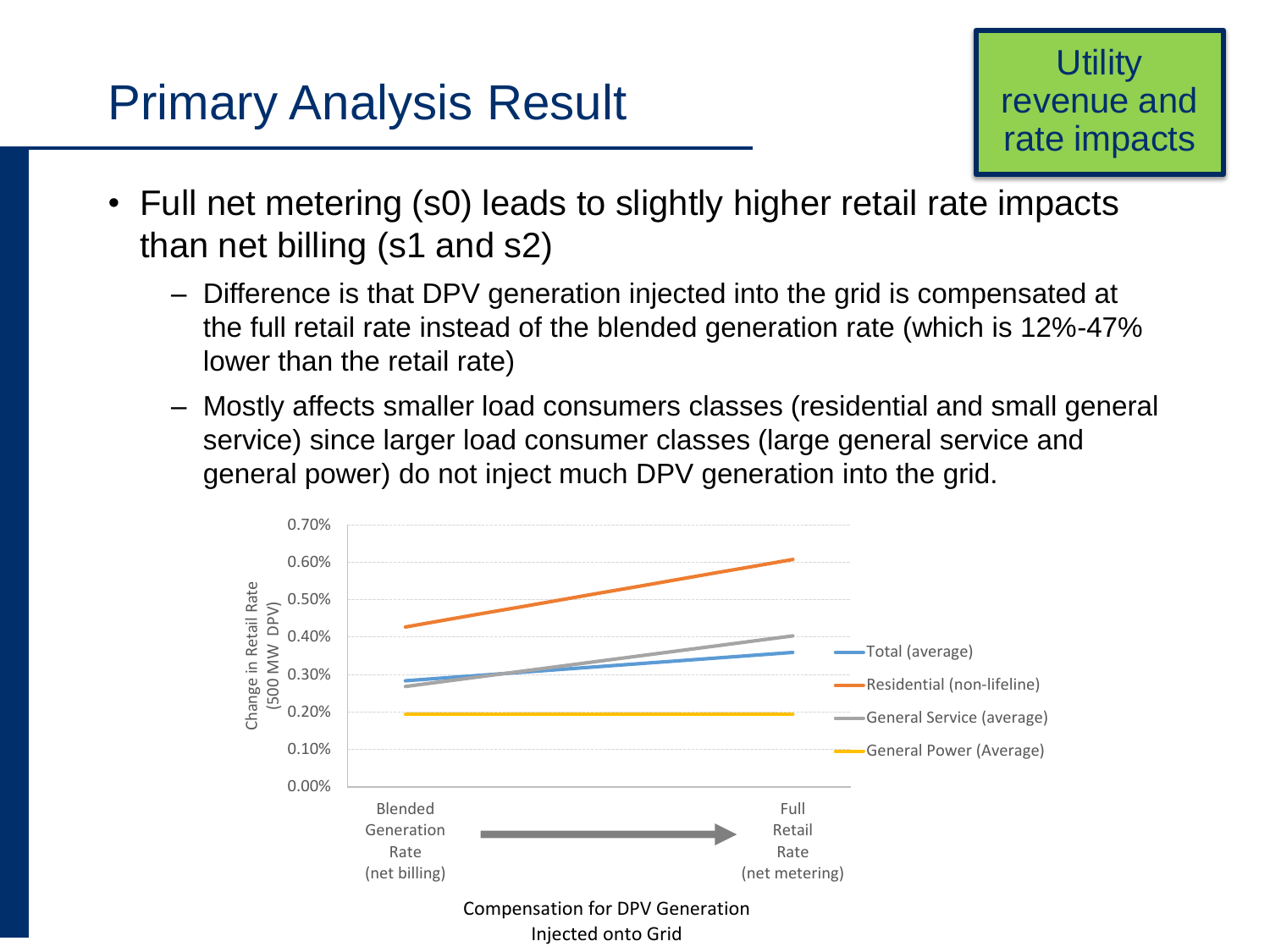

| <b>Features</b>                            | <b>S0: Full Retail</b><br><b>Rate Net Energy</b><br><b>Metering</b><br>(NEM) | <b>S1: Net Billing</b><br>with rolling credits<br>and no<br>buyback | S2: Net Billing with<br>rolling credits and<br>yearly buyback |
|--------------------------------------------|------------------------------------------------------------------------------|---------------------------------------------------------------------|---------------------------------------------------------------|
| Impact on distribution<br>utility revenues | No change (utilities<br>recover all costs)                                   | No change (utilities<br>recover all costs)                          | No change (utilities<br>recover all costs)                    |
| Retail rate impact                         | $+ + +$                                                                      | ÷                                                                   | $+ +$                                                         |

- Utility financial health protected by regulatory structures and ratemaking rules
	- Rates designed using forecasted sales and revenue accounting for DPV generation ensuring full cost recovery
- Tariff impacts from DPV
	- Analysis shows that DPV impacts <1% on average for 1 GW of DPV in Meralco service territory
	- Draft results: please do not cite or distribute – Full retail rate net metering leads to higher rate impacts for residential and small commercial customers; no change for larger customers as they are unlikely to export PV generation significantly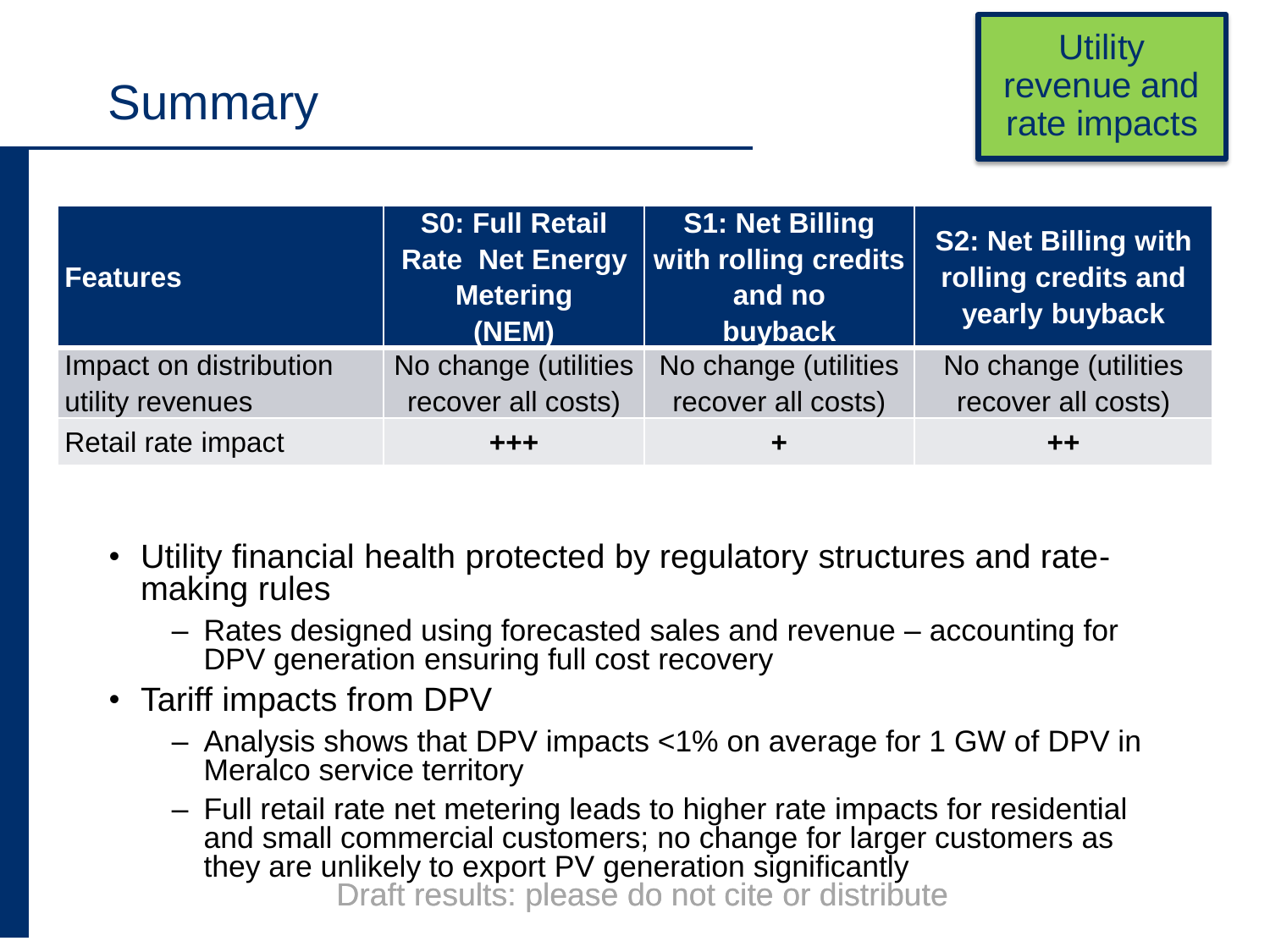- There are policy mechanisms that could be adopted to ensure acceptable future retail rate impacts from DPV
	- Protecting target customer groups (e.g. lifeline residential customers)
	- Potentially implementing program caps to trigger automatic rate impact evaluations and policy reviews
- Future rate impact analyses are conditional on quality of DPV data collection and forecasts
	- DPV generation profiles
	- Metered DPV export data
	- PV system characteristics (location, size, orientation, etc.)
	- DPV deployment modeling for forecasted DPV capacity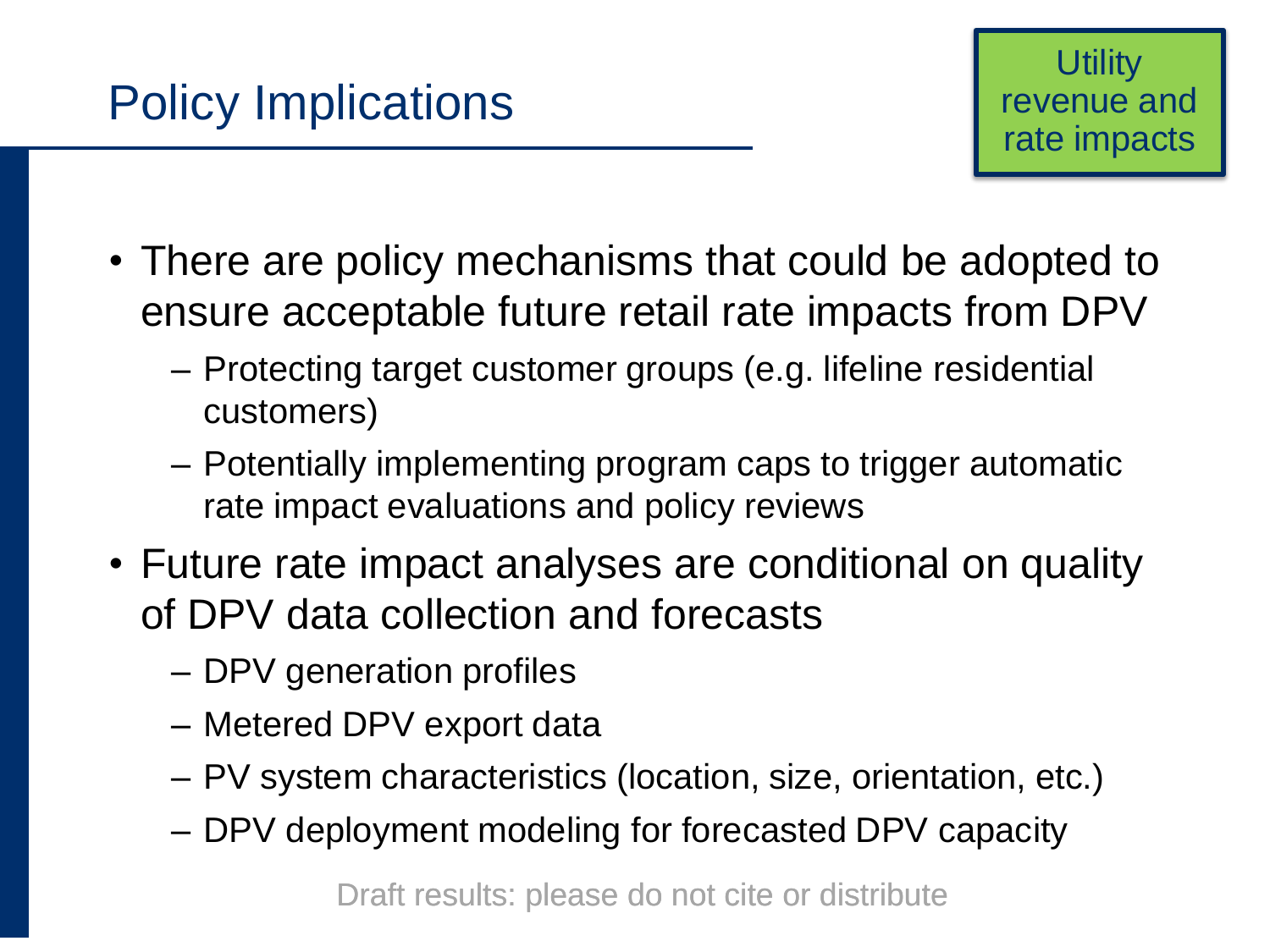Technical Impacts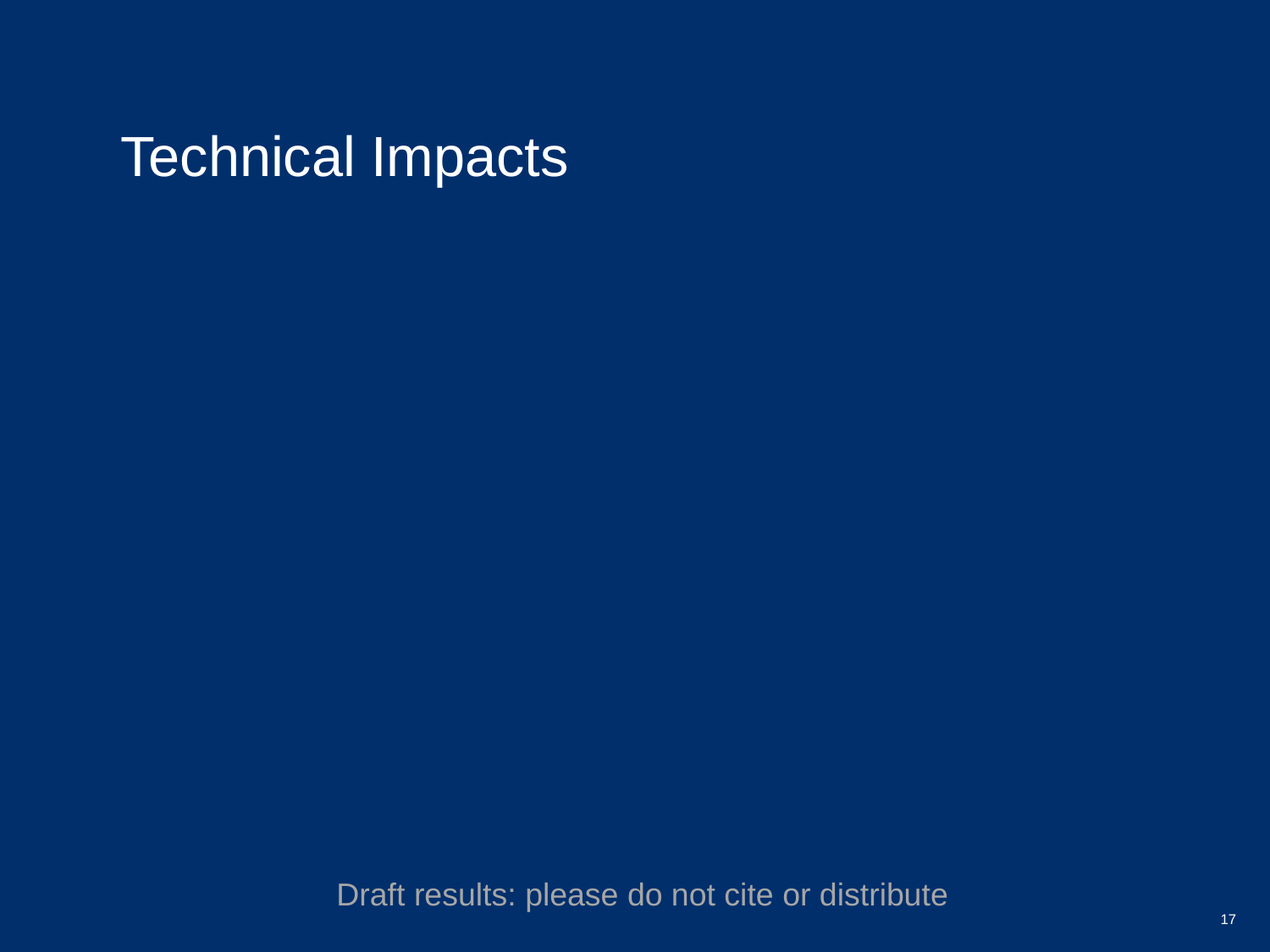# Analysis Framework

### **Analysis of DPV Impacts on Distribution System**

### **Voltage**

- $\triangleright$  DPV integration can result in voltage rise at the connection point and vicinity.
- $\triangleright$  Because voltage impacts happen locally, the analysis can focus only at the connection points of DPV.

### **Loss**

- $\triangleright$  DPV integration may cause reverse power flow and increase the magnitude of distribution line current and line loss (depending on generation capacity and load profile).
- $\triangleright$  Usually losses are considered as a whole including LV/MV/HV systems and are related to economics.

### **Line Capacity**

- $\triangleright$  DPV, which generally decreases the magnitude of feeder current, can result in deferral of system investments (depending on load profile).
- > Enhancement of line capacity is related to utility financial planning.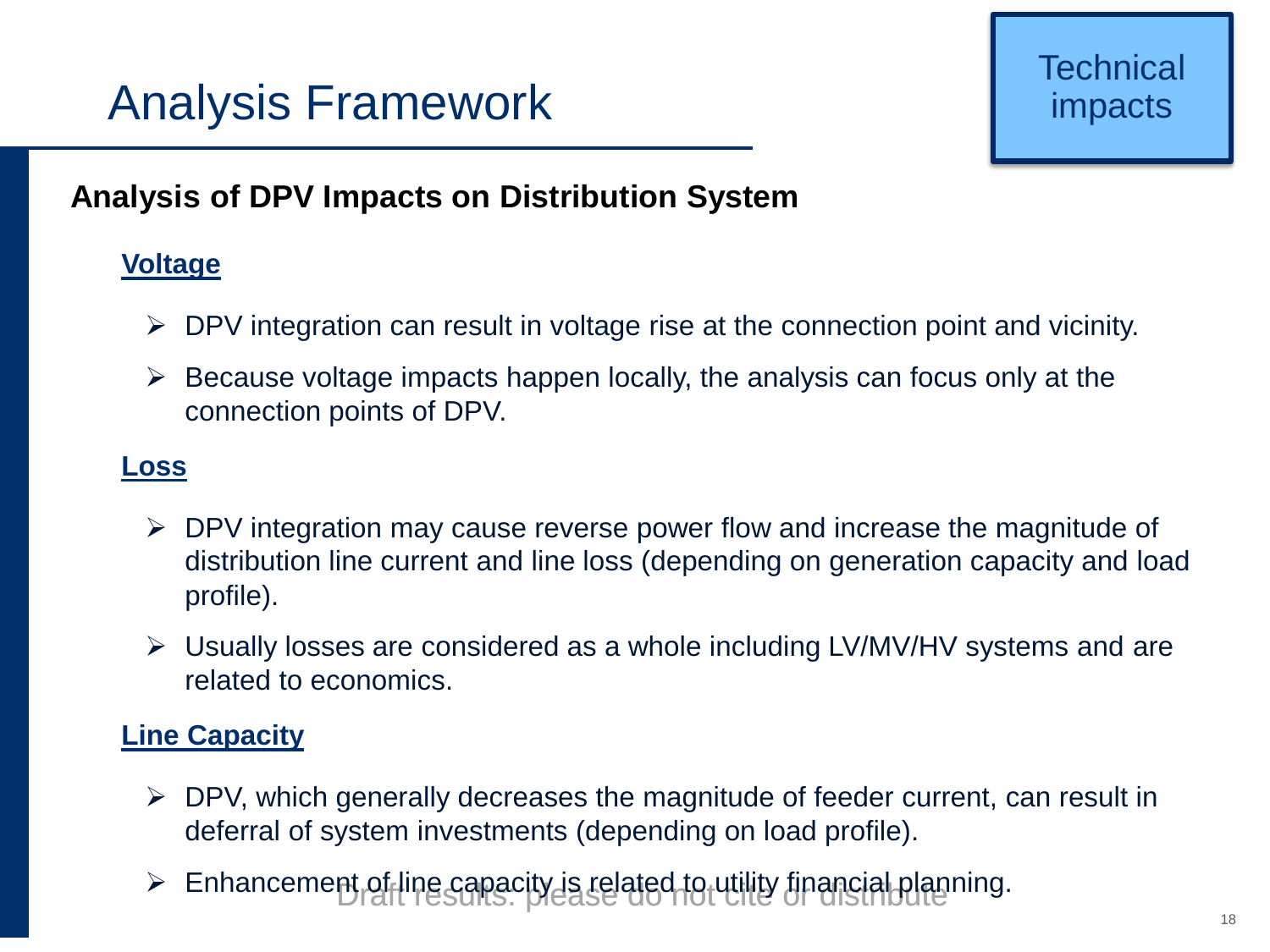# Analysis Framework

### **Approach for Grid Code Modification**

### **Grid code contexts related to DPV impact**

- **1. DPV Capacity**
- **2. Voltage**
- 3. Frequency
- 4. Power Factor
- 5. Active power Control
- 6. Reactive power Control
- 7. Protection

Improving the Grid code to accommodate more DPV penetration without negative impact.



Detailed analysis in aspects of voltage, loss, and line capacity

Review and Comparison between international and Philippines

#### **The followings are the approach for the grid code modification:**

- Study of DPV Impacts on Distribution System
- 2. Study of the Philippine Distribution Code 2017
- 3. Review of international Grid Codes
- 4. Comprehensiveness Study of the PDC 2017 and the International Grid Codes on DPV Impacts
- 5. Suggestion on Grid Code Modification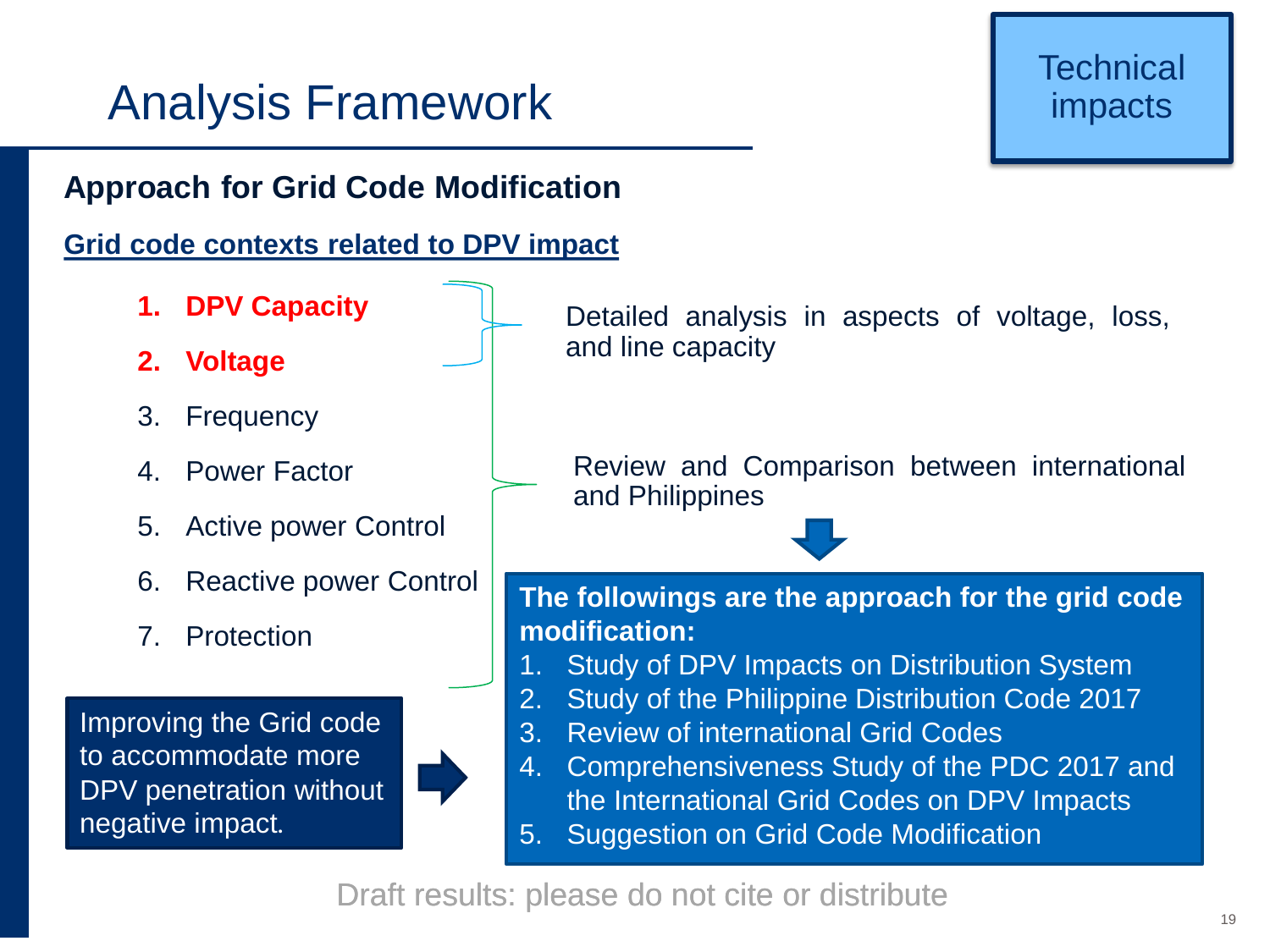# Primary Analysis Results

### **Technical Impacts Analysis** – In aspects of voltage, loss and line capacity

#### **Voltage and Loss analysis**

- The location of DPV installation on MV and LV feeders influences the allowable penetration level; the further from the transformer DPV is installed, the less penetration level becomes.
- In both MV and LV systems, the penetration level of DPV is limited by loss increase rather than voltage violation. The limit is approximately 40–50% of transformer rating, while reverse power flow can occur at these limits.
- If reverse power flow is considered to be one of the constraints, the penetration level tends to be lower.

### **Line Capacity Analysis**

- DPV installation cannot defer the LV system investment since the system peak demand is at the night time.
- Draft results: please do not cite or distribute • During the 10 year period, although DPV installation can reduce the MV system peak demand, DPV cannot significantly postpone system investment due to the low level of peak demand, low level of load growth, and non-significant DPV growth compared to load growth.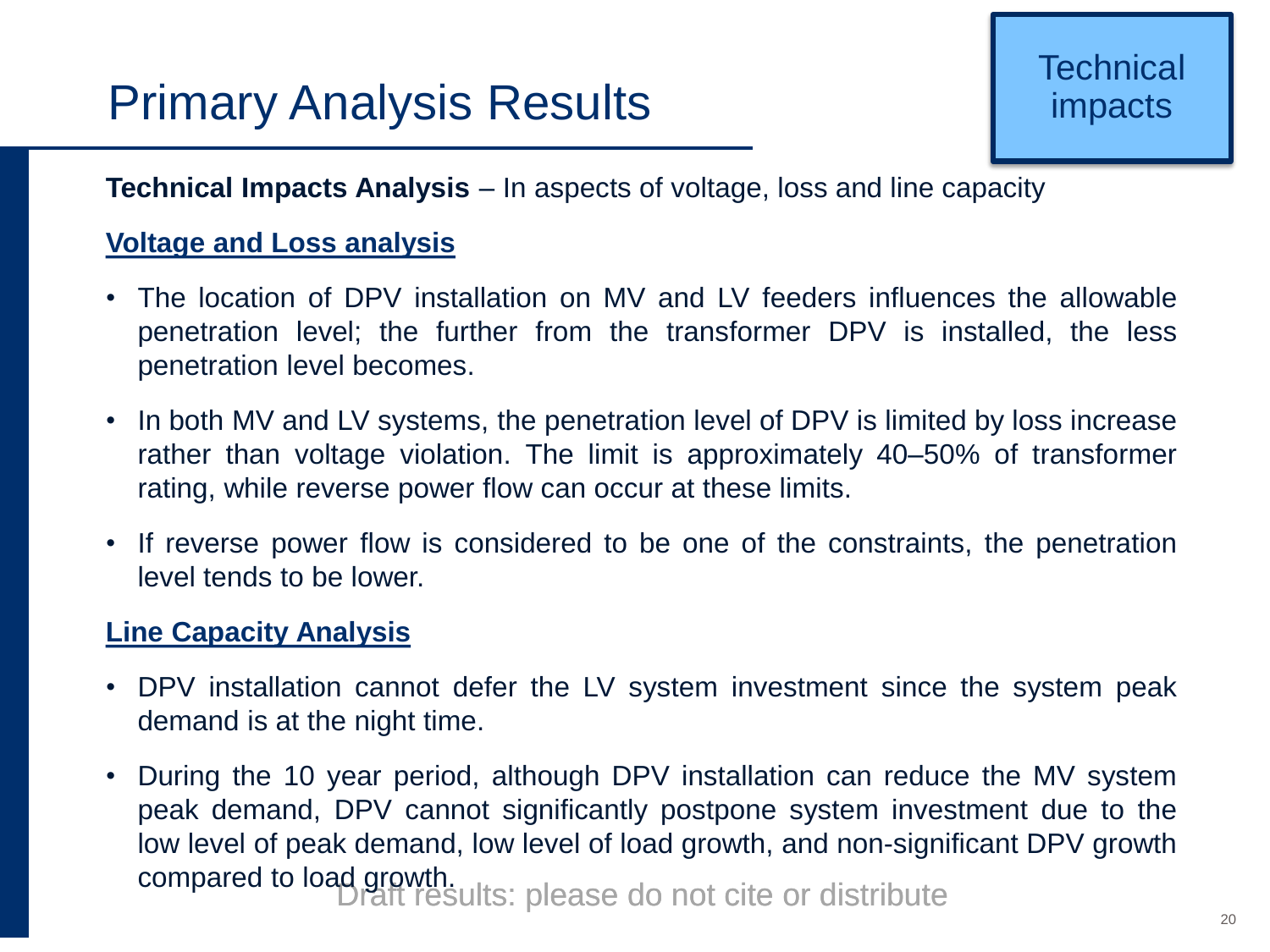# Primary Analysis Results

### **Technical Impacts Analysis** – Grid code review

### **DPV Capacity**

- The Philippines : Limited by minimum load value of transformers and rated capacity of feeders
- Recommended countries : Limited by voltage, loss, reverse power flow and simulation results

### **Voltage**

- The Philippines : Requiring voltage variation within  $\pm 5\%$
- Recommended countries : Requiring voltage variation within ±10%, voltage rise by feed-in 2-3%, and exception for small DPV  $(> 2 \text{ kVA} (1 \text{ Phase}), > 15 \text{ kVA} (3 \text{ A} \text{ A})))$ Phase))

#### **Power control**

- The Philippines : Classical active power control depending on frequency
- Draft results: please do not cite or distribute • Recommended countries : Classical active power control depending on frequency, remote control, active power curtailment, and reactive power control depending on voltage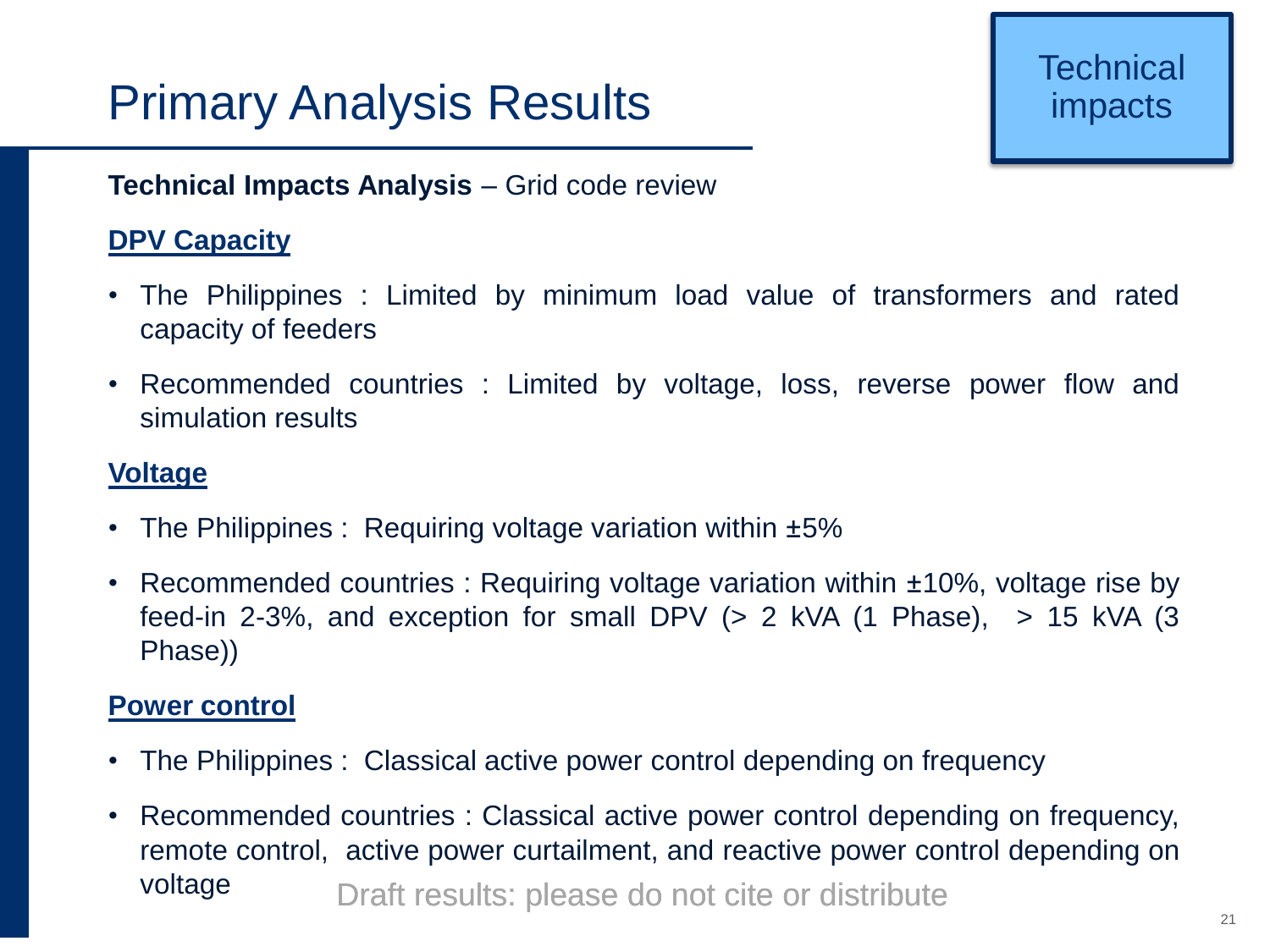**Technical Impacts Analysis** - In aspects of voltage, loss and line capacity

### **Voltage and Loss analysis**

- The penetration level of DPVs in feeders should be considered based on the installation locations of DPVs. Feeders with DPV installation at the beginning (closet to the transformer) shall have higher penetration level, while feeders with DPV installation at the ending shall have lower penetration level.
- The limit of DPV penetration level should be considered from technical impacts, not rated capacity of transformers and feeders. In addition, the utilities may allow loss increase due to DPV installation. However, there should be a measure to compensate the loss increase for the utilities, such as subsidy from the government, penalty to DPV owners.
- Since the analysis results is based on the typical system, to confirm the limitation of DPV for any other systems, a specific system study should be carried out before the installation of DPV, especially ones large in size.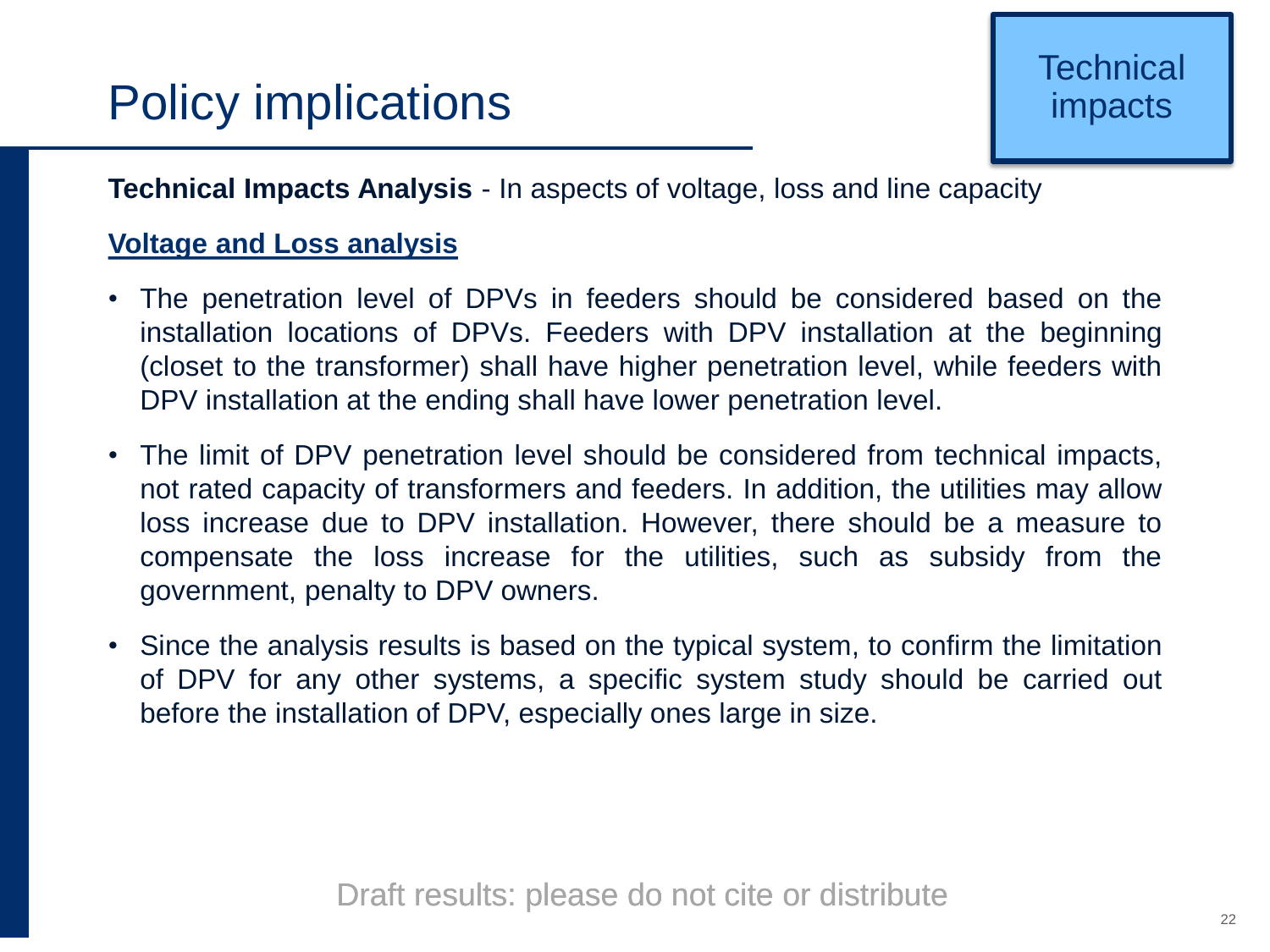**Technical Impacts Analysis** - In aspects of voltage, loss and line capacity

### **Line Capacity Analysis**

- Based on the current situation of the Philippines, the increase of DPV should not be considered as part of system investment deferral. This is because the peak load of the system is at the night time.
- The deferral of system investment can be achieved locally, if the government can promote the installation of DPV at the areas with high system peak demand at the noon time.
- The policy to shift the system peak demand to the noon time may be necessary, as this policy has been implemented in Kyushu, Japan, where the peak demand at the noon time is increased around 30% with pumped hydro storage. Another option may be the use of battery storage in the future.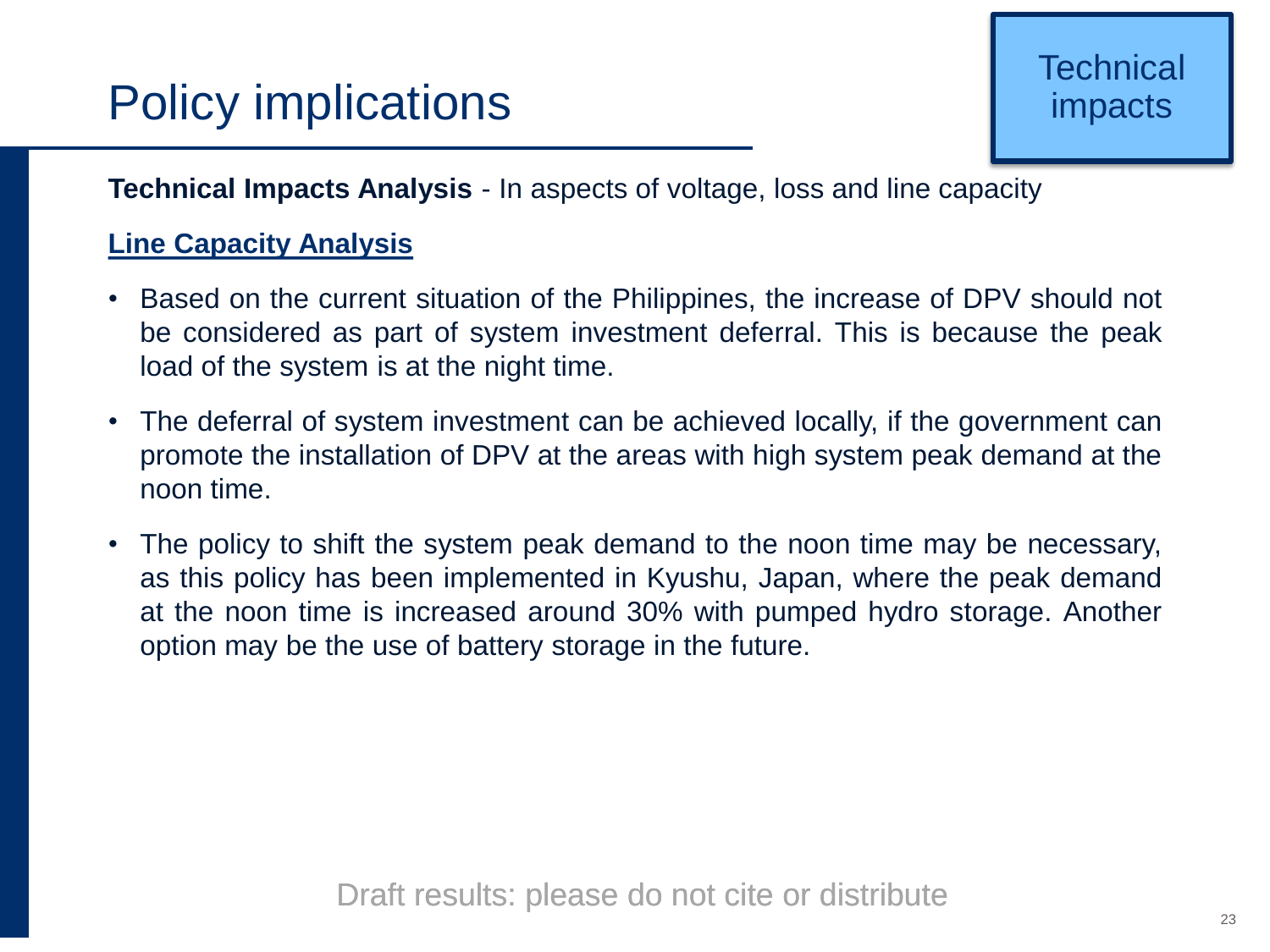### **Technical Impacts Analysis** - Grid code review

- There should be a separate grid code for DPV, because in the Philippines Distribution Grid Code (PDC), there are some specifications that are not suitable for DPV such as black start and ancillary service requirement.
- Suggestions for short-term planning : Grid code should not be very strict to promote DPV installation in distribution systems.
	- Capacity limit may not be required, but may be determined by considering the actual negative impacts on system (System Study).
	- Currently there is some voltage requirements for small DPV, and the grid code should introduce some exception for these small DPVs.
	- The power factor configuration should also consider the cost effectiveness of the installer.